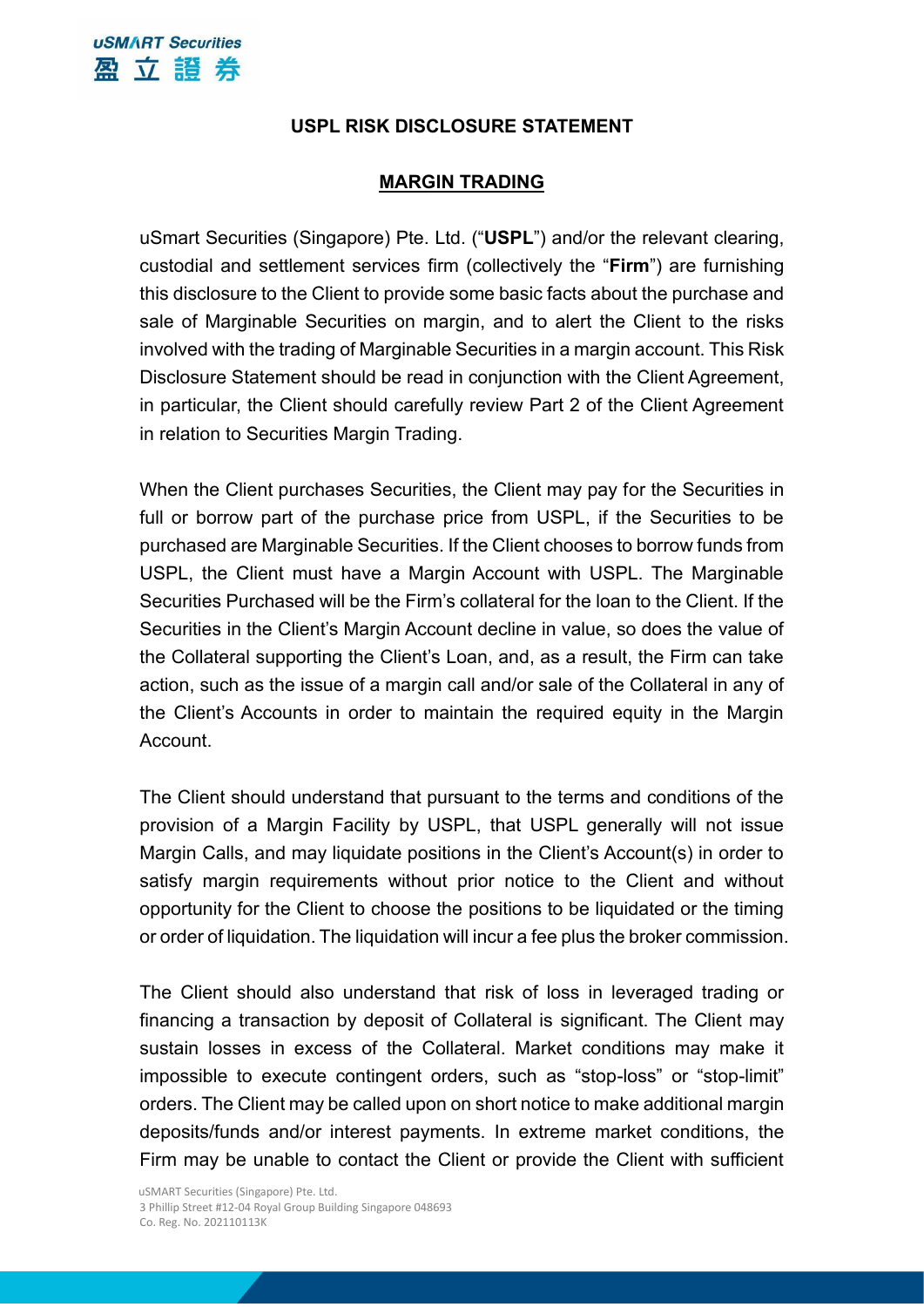time to make the required margin deposits, and forced liquidation may be necessary without the Client's consent. Moreover, the Client will remain liable for any resulting deficit in the Margin Account and interest charged thereon. The Client should therefore carefully consider whether such a financing arrangement is suitable in light of the Client's own financial position and investment objectives or to obtain advice from a licensed independent financial advisor.

The Client should be aware that the high degree of leverage that is often obtainable in margin trading can work against the Client as well as for the Client due to fluctuating market conditions. The Client may sustain large losses as well as gains in response to a small market movement. While the amount of the initial margin required to enter into a transaction may be small relative to the value of the transaction, a relatively small market movement may have a proportionately larger impact.

In addition, it is important that the Client fully understands the risks involved in trading Marginable Securities on margin. These risks include, but are not limited to, the following:

- 1. **The Client can lose more funds than is deposited in the Margin Account.** A decline in the value of the securities that are purchased on margin may require the Client to provide additional fund to the Firm to avoid the forced sale of those Securities, other Securities and/or Collateral in the Client's Account(s).
- 2. **The Firm can force the sale of the Collateral in the Client's Account(s).** If the equity in the Client's Margin Account falls below the margin maintenance level requirement, or USPL's higher "house" requirements, USPL can sell the Collateral (including Securities) in any of the Client's accounts held at the Firm to cover the margin deficiency. The Client will also be responsible for any shortfall in the Margin Account after such a sale.
- 3. **The Firm can sell the Client's Collateral without contacting the Client.** Some investors mistakenly believe that a firm must contact them for a margin call to be valid, and that the firm cannot liquidate Collateral (including Securities) in their Accounts to meet the call unless the firm has contacted them first. This is not the case. Most firms will attempt to notify their Clients of margin calls, but they are not required to do so. However, even if a firm has contacted a Client and provided a specific date by which the Client can meet a margin call, the firm can still take necessary steps to protect its financial interests, including immediately